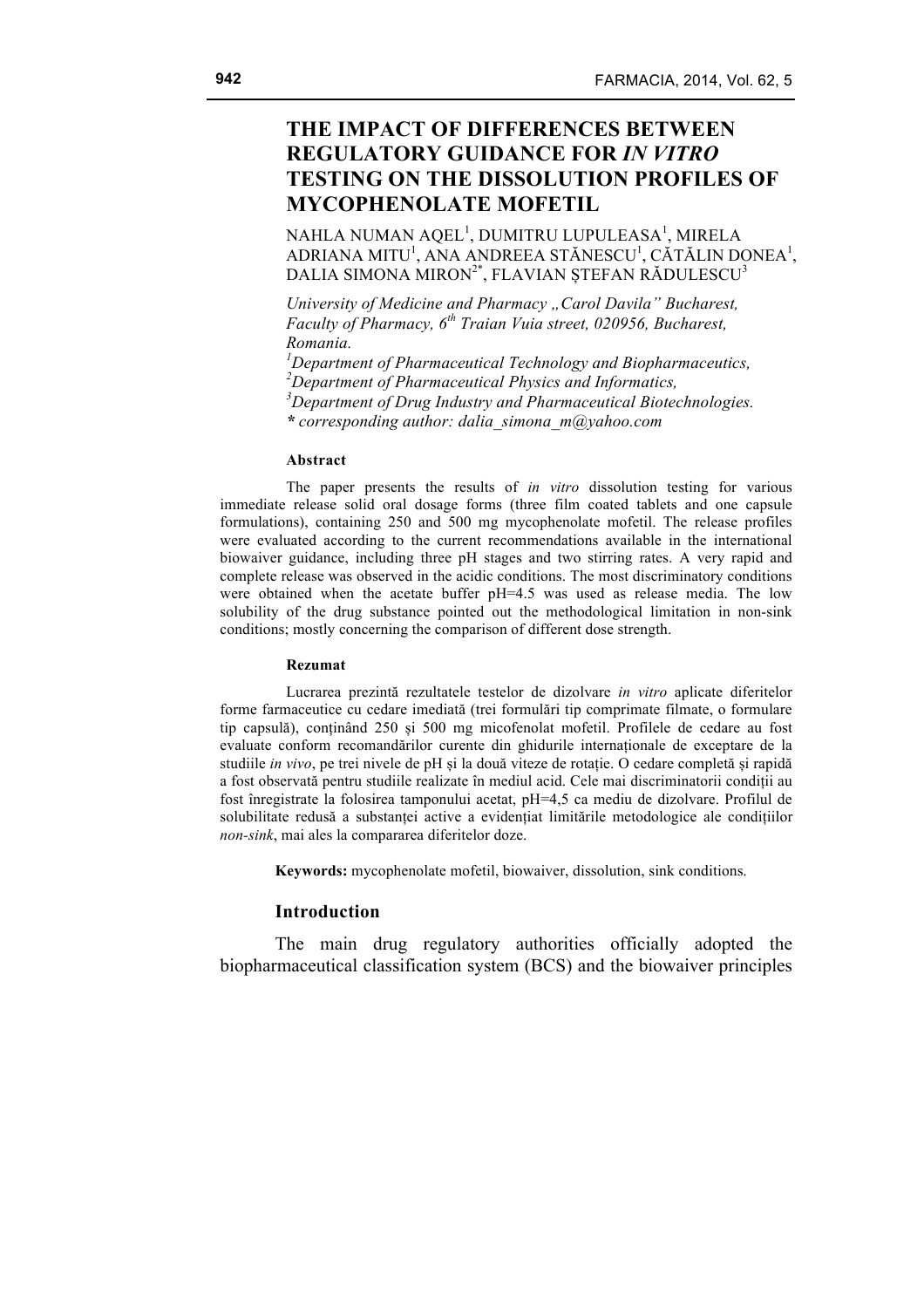of *in vivo* bioavailability and bioequivalence, to a different extent [1]. Food and Drug Administration (FDA) issued the first and most conservative guidance, limiting the applicability to immediate release oral solid dosage forms, containing high permeability, high solubility drugs [2]. European Medicine Agency (EMA) [3] and World Health Organization (WHO) [4] extended the framework to class II and / or class III drugs, provided that particularly rapid release occurs (Table 1). Even since the underlying physico-chemical principles have been stated, the foreseen use of BCS as scientifically-based tool for adequate prediction of *in vivo* performance has not been fully accepted. Nevertheless, its use has been prospectively evaluated by the professional organization, especially by the International Pharmaceutical Federation, which periodically publishes new specific monographs [5]. The key issue is the implementation of the BCS-based biowaiver concept for granting a rapid and wide access of the population to high quality generic drug products. The time and funds consuming *in vivo* studies can be replaced by validated, surrogate *in vitro* methodologies, evaluating the critical steps of release after oral administration.

#### **Table I**

| <b>Authority</b>           | <b>WHO</b> [2] |        | FDA [3]        |         | EMA [4]        |                 |
|----------------------------|----------------|--------|----------------|---------|----------------|-----------------|
| <b>Apparatus</b>           |                | $II^2$ | I <sup>1</sup> | $\Pi^2$ | I <sup>1</sup> | $\mathbf{II}^2$ |
| <b>Stirring rate (rpm)</b> | 100            | 75     | 100            | 50      | 100            | 50              |
| Volume (mL)                | 900            |        |                |         |                |                 |
| Class I $(HP, HS)$         |                |        |                |         |                |                 |
| Class II $(HP, LS)$        |                |        | ×              |         | ×              |                 |
| Class III $(LP, HS)^3$     |                |        | ×              |         |                |                 |

Comparative presentation of the official *in vitro* testing conditions and their regulatory applicability for biowaiver procedures

<sup>1</sup>basket apparatus; <sup>2</sup>paddle apparatus; <sup>3</sup>immediate release oral solid dosage forms must display a very rapid dissolution profile, i.e. >85% fraction dissolved within 15 minutes.

Abbreviations: HP - high permeability; LP - low permeability; HS - high solubility; LS - low solubility.

Beside the requirements of drug stability in the gastro-intestinal environment and lack of excipients potentially interfering with the absorption, one of the clear limitations refers to the critical group of narrow therapeutic index (NTI). Small variations in the exposure can trigger either the lack of the therapeutic effect or specific adverse drug reactions. Typical examples of NTI's include immunosuppressive drugs. Mycophenolate mofetil (MMF) is the prodrug of a selective inhibitor of inosine monophosphate dehydrogenase, mycophenolic acid [6]. The morpholino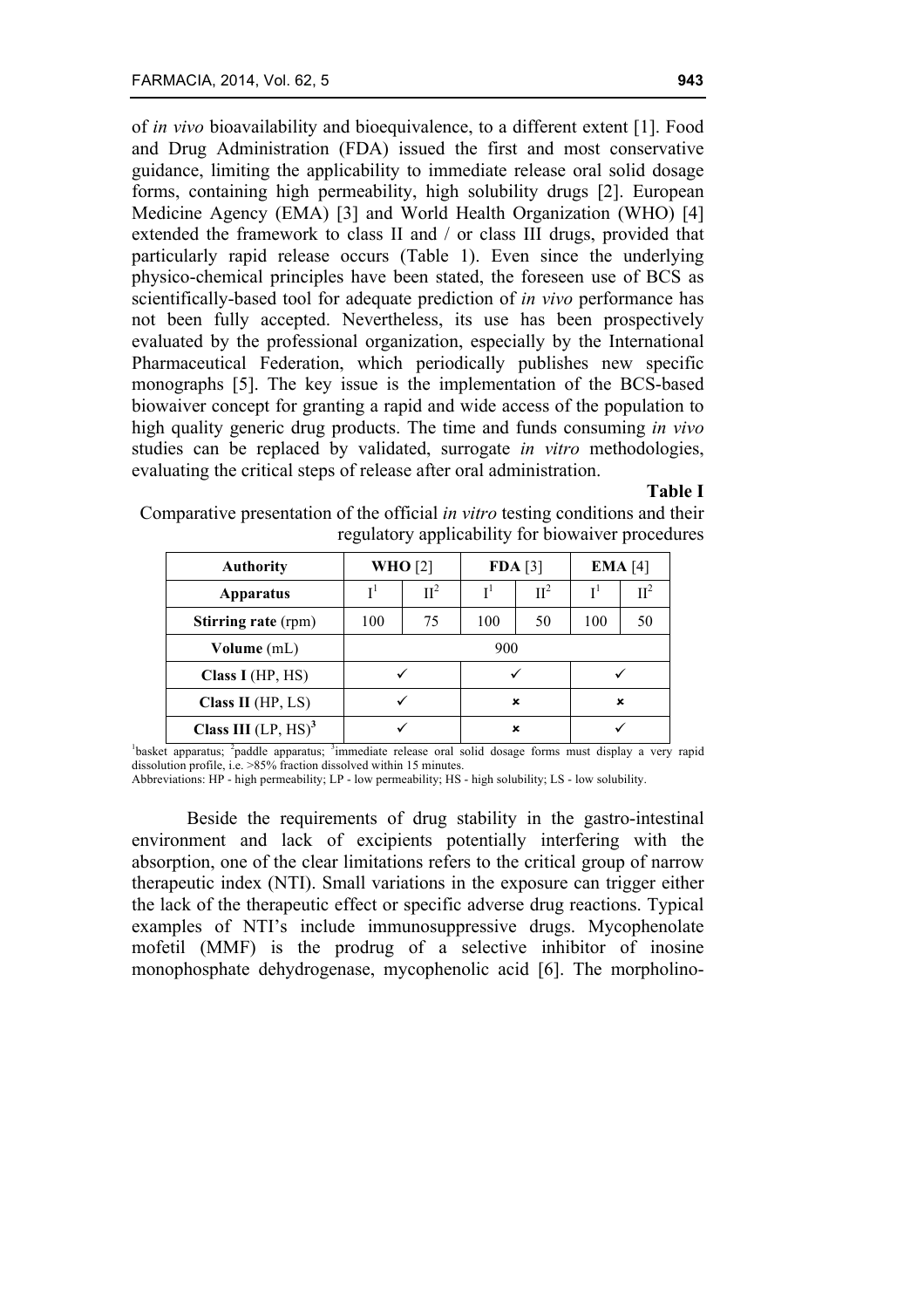ethyl ester is typically used for the manufacturing of immediate release, oral solid dosage forms, whereas enteric-coated compositions include the sodium salt [7]. To this moment, the applicability of biowaiver principles for MMF has not been reported. It should be considered that, although an immunosuppressant, it is not clearly mentioned in the available lists of NTI's [8]. Moreover, the utility of therapeutic drug monitoring procedures, implying accurate quantification of concentrations in available biological fluids and consequent adjustments of dosage is still not clearly demonstrated [9].

The biopharmaceutical properties of MMF are dominated by its weak base character and the decrease in solubility at pH values corresponding to the distal regions of the gastro-intestinal tract. Of particular interest is the fact that, in contrast with the typical basic drugs, e.g. antifungal azoles [10], the solubility drop is less accentuated in the duodenal conditions (600 mg / L, in acetate buffer pH=4.5 [11]). Consequently, typical nucleation phenomenon may not occur, as a frequent case of *in vitro in vivo* non-correlations. Despite the lack of information on the biorelevance of regulatory recommended [12] or physiologically simulated dissolution conditions, several authors have speculated the possible therapeutic inferiority of *in vitro* non-similar formulations [11, 13]. None of those reports systematically considered the requirements of available biowaiver guidance.

The aim of the paper was to comparatively assess the dissolution profiles of various generic and innovator, immediate release solid oral dosage forms containing 250 and 500 mg MMF. The selected test conditions corresponded to the most permissive, respectively the most restrictive regulatory frameworks.

# **Materials and Methods**

Three film coated tablets (C500 - the highest strength of the reference listed drug, M500 and O500, containing 500 mg MMF) and one capsule formulation (C250 - the lowest strength of the reference listed drug, containing 250 mg MMF) were included in the study.

The *in vitro* dissolution profiles were evaluated according to the recommendations provided in the current *biowaiver* guidance. The paddle apparatus (USP 2) was adapted and used at two stirring rates: 50 [3, 4] and, respectively, 75 rpm [2]. The capsules were introduced in standard stainless steel sinkers (23 x 12 mm), in order to prevent the floating phenomenon and to compare the release parameters in the same hydrodynamic context. The evaluations were performed on six units, using a Hanson SR8 Plus dissolution tester (Hanson Research Inc., US). 900 mL of three release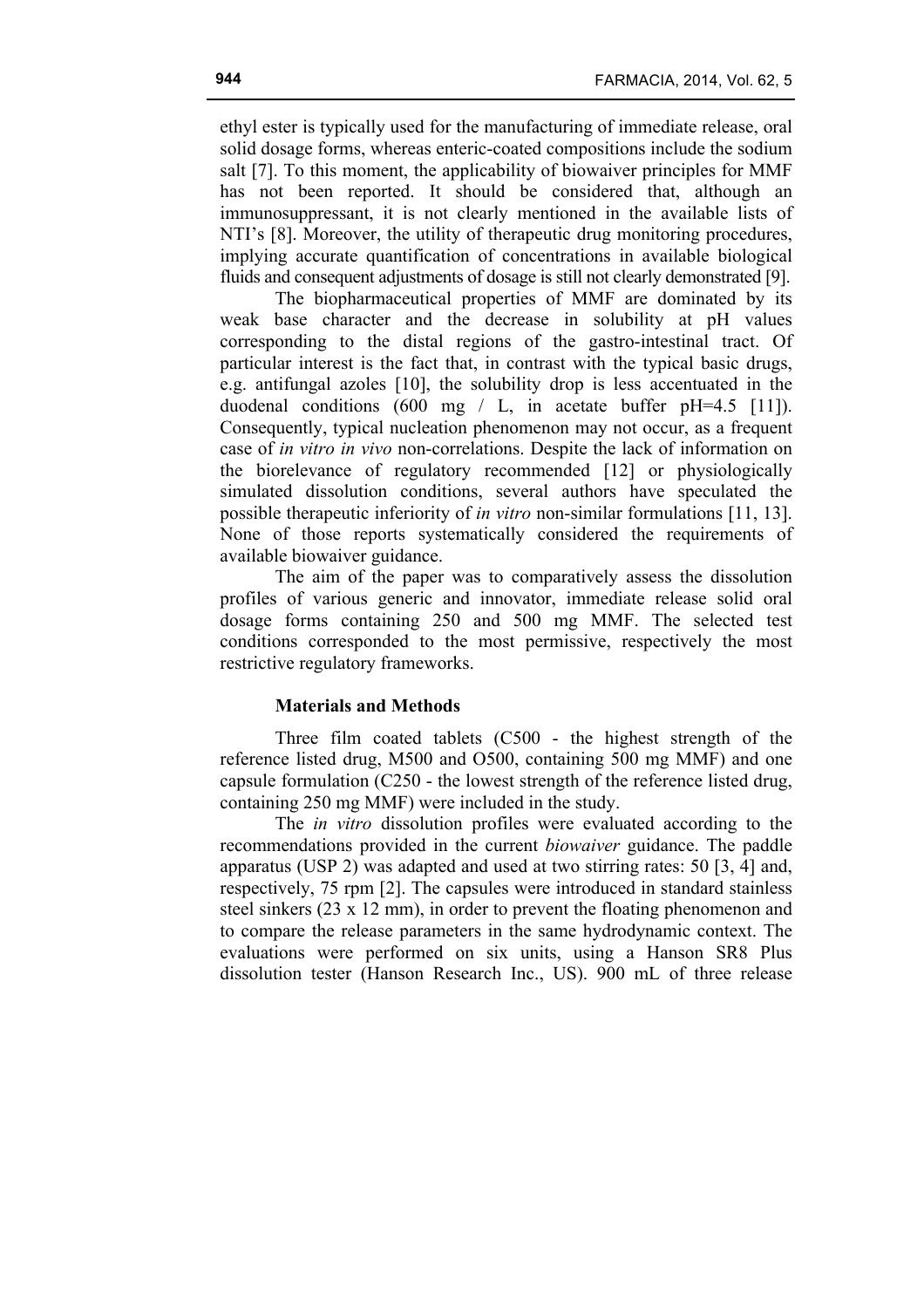media (solution of hydrochloric acid, pH=1.2, acetate buffer pH=4.5 and phosphate buffer pH=6.8) were degassed and heated to 37°C. Manual sampling procedures were performed at 5, 10, 15, 20, 30, 45, and 60 minutes, the collected volume being filtrated through resident canulla filters (10 µm mean pore size).

The amount of mycophenolate mofetil in the collected samples was determined after dilution with the corresponding media (dilution factor 10). A spectrophotometric method ( $\lambda_{\text{max}}$ =305 nm) was validated for the interval of resulting MMF concentrations, using a 8453 Pharmaceutical UV-visible system, Agilent Technologies, with Multicell Transport systems and Advanced UV-Vis Software, Rev.B.04.01.

The comparison of mean dissolution profiles was based on the calculation of compendial metrics. The *in vitro* equivalence was concluded if the value of the difference factor was lower than 15, whereas the similarity factor was higher than 50. A single experimental point was considered above the 85% level of the fraction released.

All reagents were of analytical grade and were purchased from Sigma Aldrich. The mycophenolate mofetil standard and the pharmaceutical products (undisclosed trade names and batch numbers) were a gift from a local laboratory and had 99.8% potency, according to the specific monograph of the United States Pharmacopoeia.

# **Results and Discussion**

An unusual pattern of *in vitro* dissolution was observed for the acidic stage, with almost complete release within the first 10 minutes. All the evaluated products complied with the previously reported two stage specification of the reference listed drug [11]. The fraction dissolved surpassed the 75% limit after 5 minutes and the 90% limit after 15 minutes. The recorded differences between the mean profiles were remarkably low, located mainly at first sampling point and highly dependent on the stirring rate (Figure 1). No significant variability was noted for the most discriminative conditions (50 rpm). A high volume of particles was generated by the rapid disintegration of the solid dosage forms, but a confounding coning effect was not experimentally proven.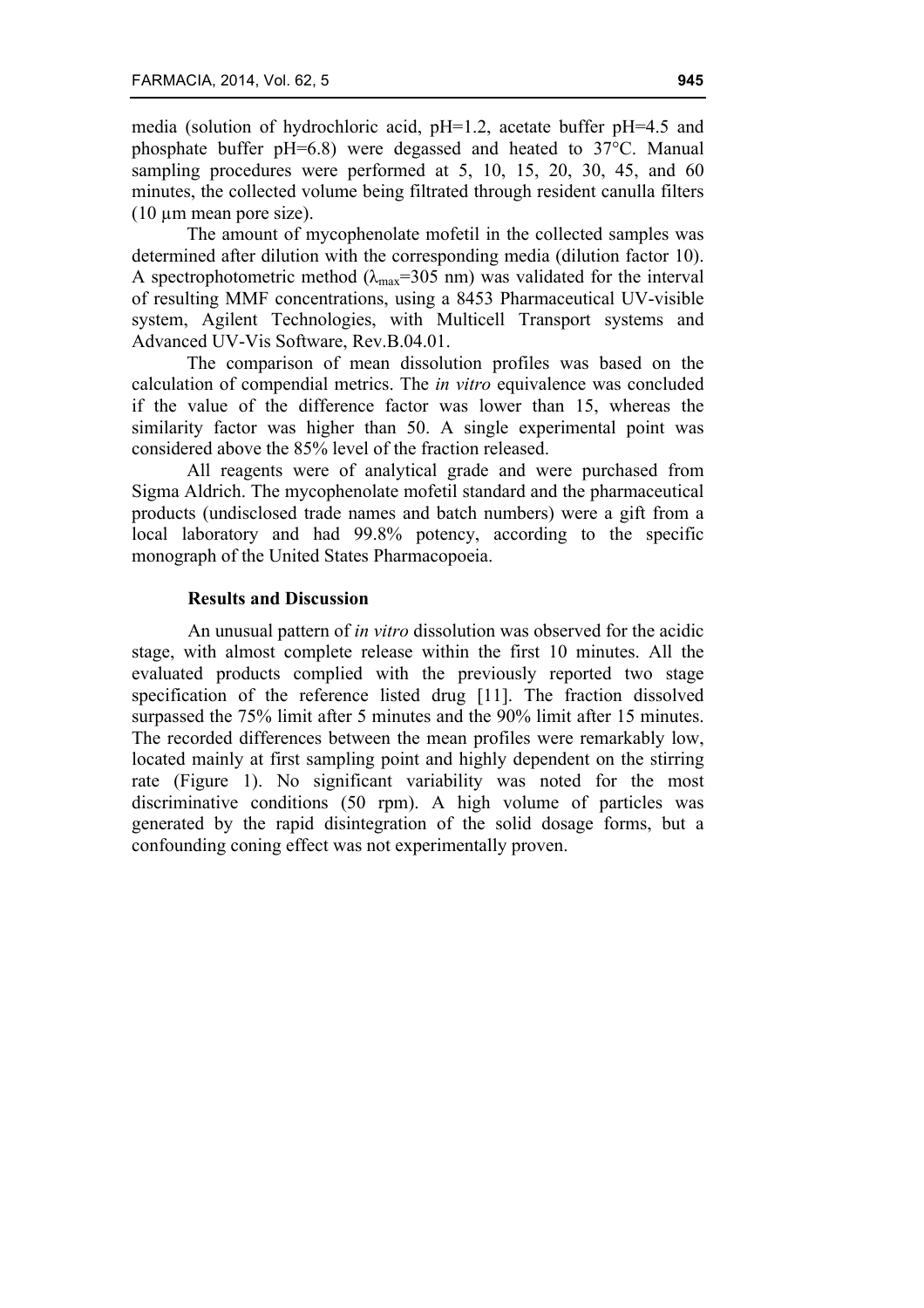

oral solid dosage forms in three media (n=6; standard deviation is not displayed, for clarity of the graphic)

It concerns the intermediate testing stage with pH value of 4.5, the solubility of MMF and the volume of media lead to an almost complete release, although the testing conditions didn't comply with the sink requirements. The profiles were critically altered by the hydrodynamic parameters and theoretically provide the most discriminatory conditions with respect to the possible non-similarities in qualitative and/or quantitative composition. The fraction released at the end of the tests varied between 73% and 93%, with no significant differences between the two levels of the stirring rate, for the same product.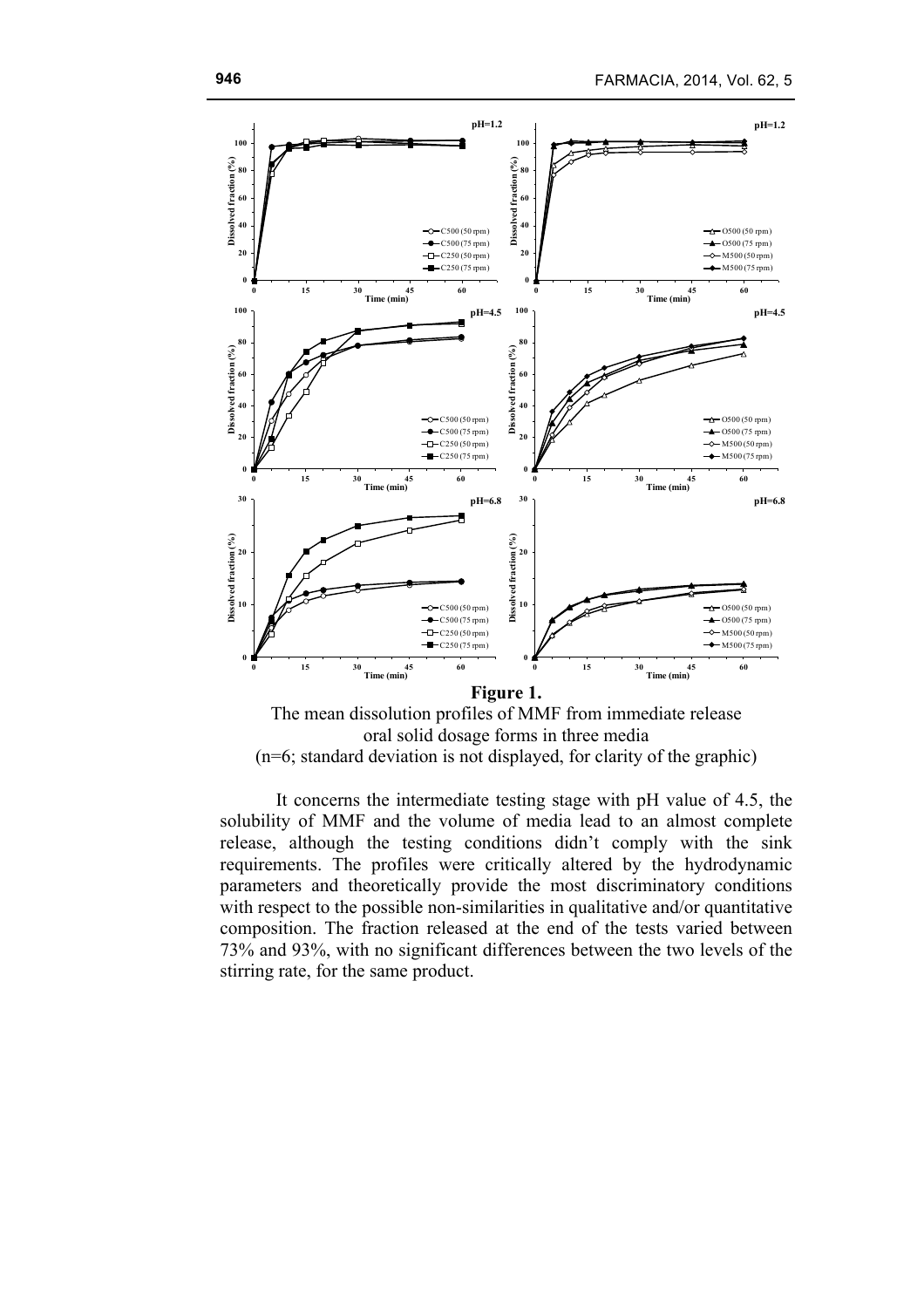The intestinal stage (pH=6.8) illustrated the importance of adequate screening of solubility profile for the active pharmaceutical ingredient in developing new drug release methodologies, especially when it is intended to be used for extrapolation of results between different doses. For the reference listed drug, even though there is no pharmaceutical equivalence between the two concentrations, the ratio of the amount released after 60 minutes is 1.86 for 75 rpm, approximately the same as the ratio of labelclaimed doses. The solubility-limited profiles are less sensitive to the stirring rate throughout the test duration, except for the capsule formulation.

The comparisons of mean dissolution data were conducted only for the two buffer stages, since the acidic media generated less than three experimental points below the compendial level of 85% release (Table II). The profile corresponding to the highest dose of the innovator product was considered reference.

**Table II**

| pH of media | <b>Metrics</b> | <b>Stirring rate</b> | <b>Test product</b> |                  |          |           |  |
|-------------|----------------|----------------------|---------------------|------------------|----------|-----------|--|
|             |                | (rpm)                | C <sub>250</sub>    | O <sub>500</sub> | M500     |           |  |
| 4.5         | $f_1$          | 50                   | 18.58*              | $26.13*$         | 12.54    | C500      |  |
|             |                | 75                   | $15.16*$            | $16.69*$         | 9.48     |           |  |
|             | f <sub>2</sub> | 50                   | $48.53*$            | 39.47*           | 53.75    | product:  |  |
|             |                | 75                   | $47.52*$            | $48.31*$         | 58.01    |           |  |
| 6.8         | $f_1$          | 50                   | 58.73*              | 17.85*           | $16.09*$ | Reference |  |
|             |                | 75                   | $69.20*$            | 6.31             | 7.50     |           |  |
|             | $\mathbf{f}_2$ | 50                   | 57.43               | 83.42            | 85.30    |           |  |
|             |                | 75                   | 52.72               | 94.87            | 93.57    |           |  |

The comparison of *in vitro* release profiles based on compendial metrics

\* - values outside the acceptance interval for similarity

Unexpectedly, the 50% increase in the stirring rate according to the WHO recommendations [4] didn't change the conclusion of similarity, for the acetate buffer stage. It only leads to lower values of the difference factor, but still above the acceptance level of 15. For M500 product, with a single exception ( $f_1$  value for 50 rpm in phosphate buffer pH 6.8), the *in vitro* release was equivalent to the innovator products, independent on the testing conditions or media composition. Noteworthy, the methodology has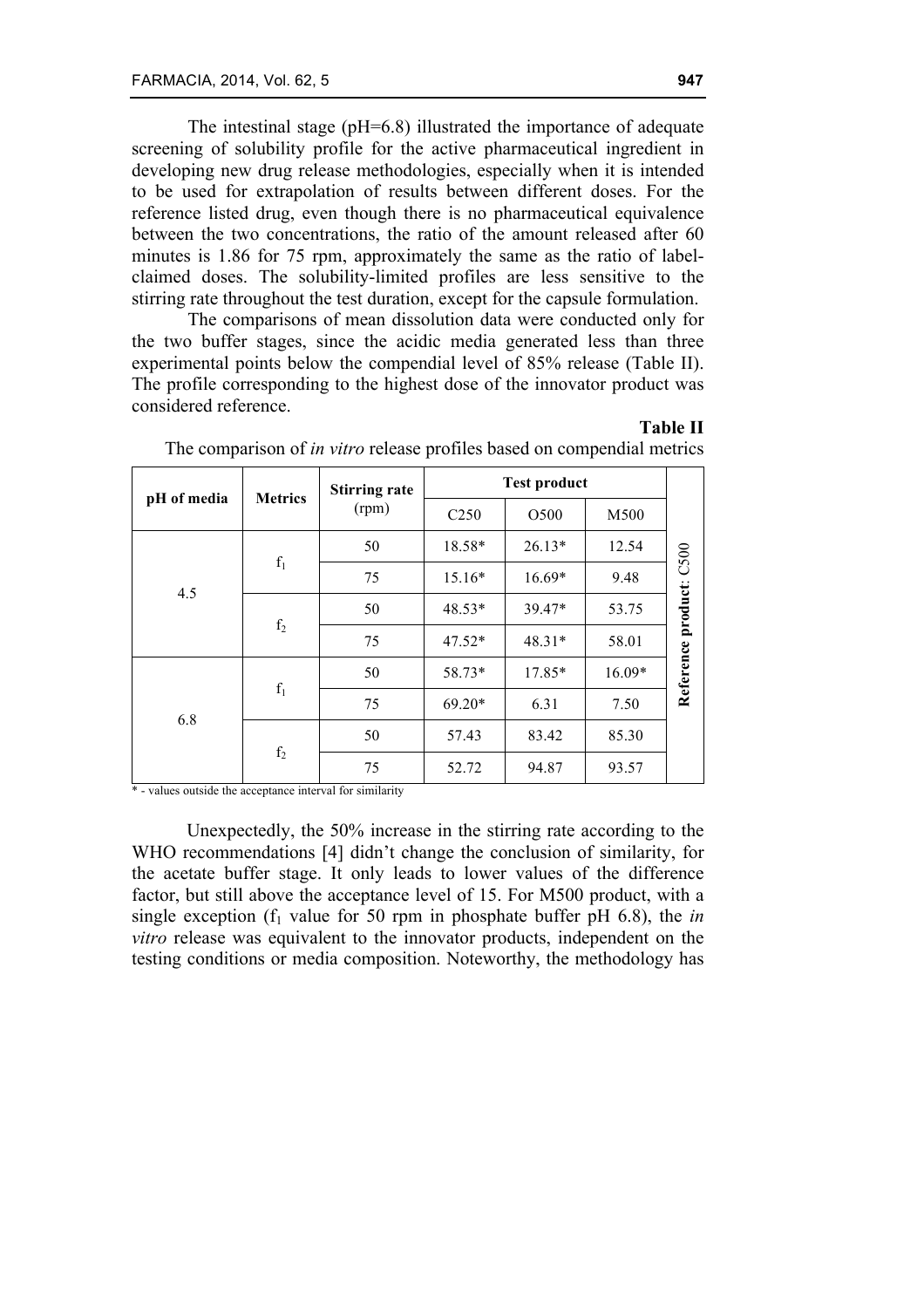some limitations in comparison of different dosage forms, mainly due to the distinct key processes that control the dissolution. The applicability of the compendial metrics requires the existence of the same mechanism of release.

Particularly for the phosphate buffer pH=6.8, the dissolution profiles are solubility-limited. The fraction released within one hour corresponded to the maximum value, considering the test conditions. It is probably one of the reasons for the specific recommendation introduced by EMA in the new bioequivalence guidance [3]. In cases where sink conditions may not be achievable for accurate comparison of two concentrations, the applicant may use equal doses. For MMF, this means that two capsules could be assessed *in vitro* and compared with higher strength. However, it is not clear how the hydrodynamics will be altered. Another observation available in the same guidance is that, without appropriate demonstration of possible *in vitro in vivo* correlations, the "*discussion ..* [on] .. *clinical / therapeutic relevance is considered inappropriate*". The utility of *in vitro* dissolution tests as surrogate tools for bioequivalence and bioavailability assessment has already been proved [14]. The evaluated immediate release dosage forms are currently authorized in several countries and their bioequivalence with the reference listed drug has been proved, based on *in vivo* studies. Consequently, the implemented methodology could be considered overly discriminatory in these cases.

## **Conclusions**

The impact of differences between the regulatory requirements included in the biowaiver guidance for *in vitro* testing on the dissolution profiles of mycophenolate mofetil has been evaluated, using several immediate release oral solid dosage forms containing mycophenolate mofetil. The experimental data indicated that the conclusion of similarity is not influenced by hydrodynamic parameters. The acidic stage didn't reveal any significant difference in release, due to the rapid disintegration of the formulations and to the high solubility of the drug. The acetate buffer media provided the most discriminatory conditions for the differences in the qualitative and quantitative compositions. Specific limitations in comparison of different concentrations in the non-sink media were reported.

#### **References**

- 1. Ning Z., Qi-neng P., Technical requirements for Biopharmaceutics Classification Systembased biowaiver in China. *Drug Info. J.*, 2011; 45: 619-625.
- 2. Department of Health and Human Services, U.S. Food and Drug Administration, Center for Drug Evaluation and Research. Guidance for industry: Waiver of in vivo bioavailability and